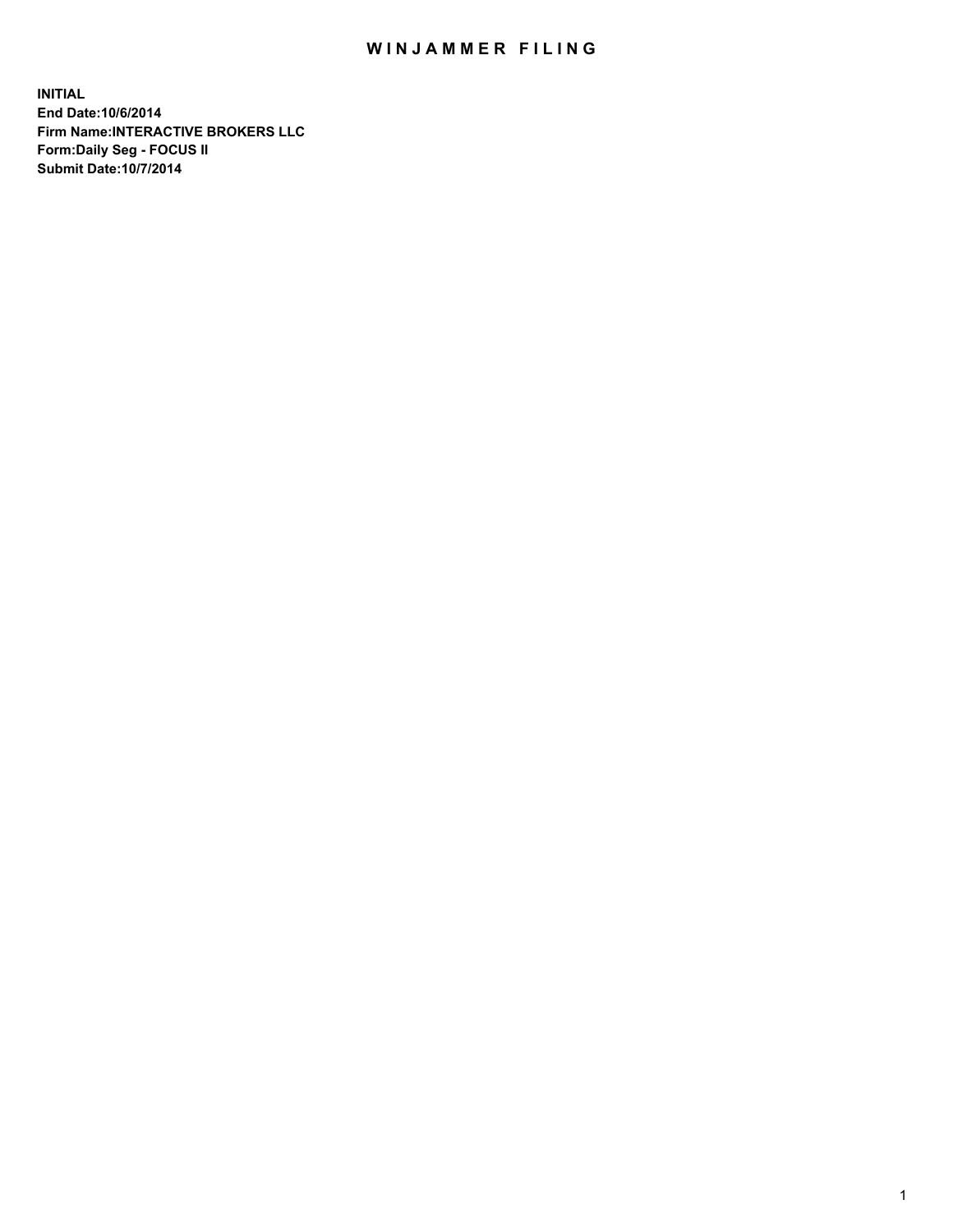## **INITIAL End Date:10/6/2014 Firm Name:INTERACTIVE BROKERS LLC Form:Daily Seg - FOCUS II Submit Date:10/7/2014 Daily Segregation - Cover Page**

| Name of Company<br><b>Contact Name</b><br><b>Contact Phone Number</b><br><b>Contact Email Address</b>                                                                                                                                                                                                                          | <b>INTERACTIVE BROKERS LLC</b><br><b>Michael Ellman</b><br>203-422-8926<br>mellman@interactivebrokers.co<br>$m$ |
|--------------------------------------------------------------------------------------------------------------------------------------------------------------------------------------------------------------------------------------------------------------------------------------------------------------------------------|-----------------------------------------------------------------------------------------------------------------|
| FCM's Customer Segregated Funds Residual Interest Target (choose one):<br>a. Minimum dollar amount: ; or<br>b. Minimum percentage of customer segregated funds required:% ; or<br>c. Dollar amount range between: and; or<br>d. Percentage range of customer segregated funds required between:% and%.                         | $\overline{\mathbf{0}}$<br>0<br>155,000,000 245,000,000<br>0 <sub>0</sub>                                       |
| FCM's Customer Secured Amount Funds Residual Interest Target (choose one):<br>a. Minimum dollar amount: ; or<br>b. Minimum percentage of customer secured funds required:% ; or<br>c. Dollar amount range between: and; or<br>d. Percentage range of customer secured funds required between:% and%.                           | $\overline{\mathbf{0}}$<br>0<br>80,000,000 120,000,000<br>0 <sub>0</sub>                                        |
| FCM's Cleared Swaps Customer Collateral Residual Interest Target (choose one):<br>a. Minimum dollar amount: ; or<br>b. Minimum percentage of cleared swaps customer collateral required:% ; or<br>c. Dollar amount range between: and; or<br>d. Percentage range of cleared swaps customer collateral required between:% and%. | $\overline{\mathbf{0}}$<br>$\underline{\mathbf{0}}$<br>0 <sub>0</sub><br>0 <sub>0</sub>                         |
| Current ANC:on<br><b>Broker Dealer Minimum</b><br>Debit/Deficit - CustomersCurrent AmountGross Amount<br>Domestic Debit/Deficit                                                                                                                                                                                                | 2,282,374,260 06-OCT-2014<br>344,094,584<br>2,827,777                                                           |
| Foreign Debit/Deficit<br>Debit/Deficit - Non CustomersCurrent AmountGross Amount<br>Domestic Debit/Deficit<br>Foreign Debit/Deficit<br>Proprietary Profit/Loss                                                                                                                                                                 | 2,482,901 0<br>0 <sub>0</sub><br>0 <sub>0</sub>                                                                 |
| Domestic Profit/Loss<br>Foreign Profit/Loss<br>Proprietary Open Trade Equity<br>Domestic OTE<br>Foreign OTE<br><b>SPAN</b>                                                                                                                                                                                                     | $\overline{\mathbf{0}}$<br>$\overline{\mathbf{0}}$<br>$\underline{\mathbf{0}}$<br><u>0</u>                      |
| <b>Customer SPAN Calculation</b><br>Non-Customer SPAN Calcualation<br><b>Proprietary Capital Charges</b><br>Minimum Dollar Amount Requirement<br>Other NFA Dollar Amount Requirement                                                                                                                                           | 1,113,539,210<br>18,089,405<br><u>0</u><br>20,000,000 [7465]<br>21,591,047 [7475]                               |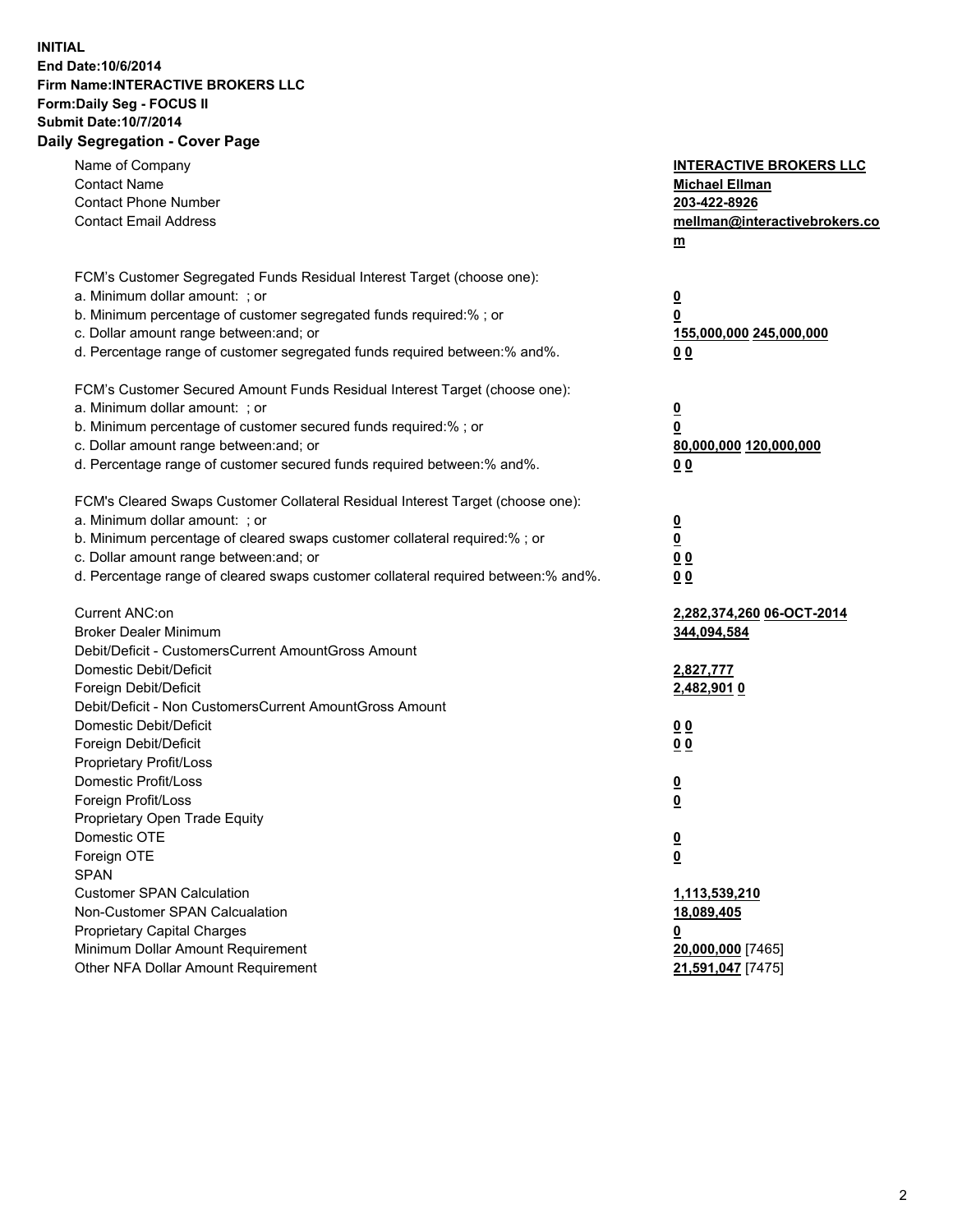## **INITIAL End Date:10/6/2014 Firm Name:INTERACTIVE BROKERS LLC Form:Daily Seg - FOCUS II Submit Date:10/7/2014 Daily Segregation - Secured Amounts**

|     | $-$ 0.000 0.000 0.000 0.000 0.000 0.000 0.000 0.000 0.000 0.000 0.000 0.000 0.000 0.000 0.000 0.000 0.000 0.000 0.000 0.000 0.000 0.000 0.000 0.000 0.000 0.000 0.000 0.000 0.000 0.000 0.000 0.000 0.000 0.000 0.000 0.000 0 |                                                 |
|-----|-------------------------------------------------------------------------------------------------------------------------------------------------------------------------------------------------------------------------------|-------------------------------------------------|
|     | Foreign Futures and Foreign Options Secured Amounts                                                                                                                                                                           |                                                 |
|     | Amount required to be set aside pursuant to law, rule or regulation of a foreign                                                                                                                                              | $0$ [7305]                                      |
|     | government or a rule of a self-regulatory organization authorized thereunder                                                                                                                                                  |                                                 |
| 1.  | Net ledger balance - Foreign Futures and Foreign Option Trading - All Customers                                                                                                                                               |                                                 |
|     | A. Cash                                                                                                                                                                                                                       | 303,090,892 [7315]                              |
|     | B. Securities (at market)                                                                                                                                                                                                     | $0$ [7317]                                      |
| 2.  | Net unrealized profit (loss) in open futures contracts traded on a foreign board of trade                                                                                                                                     | <u>-653,117</u> [7325]                          |
| 3.  | Exchange traded options                                                                                                                                                                                                       |                                                 |
|     | a. Market value of open option contracts purchased on a foreign board of trade                                                                                                                                                | 61,087 [7335]                                   |
|     | b. Market value of open contracts granted (sold) on a foreign board of trade                                                                                                                                                  | -251,624 [7337]                                 |
| 4.  | Net equity (deficit) (add lines 1.2. and 3.)                                                                                                                                                                                  | 302,247,238 [7345]                              |
| 5.  | Account liquidating to a deficit and account with a debit balances - gross amount                                                                                                                                             | <u>2,482,901</u> [7351]                         |
|     | Less: amount offset by customer owned securities                                                                                                                                                                              | 0 [7352] 2,482,901 [7354]                       |
| 6.  | Amount required to be set aside as the secured amount - Net Liquidating Equity                                                                                                                                                | 304,730,139 [7355]                              |
|     | Method (add lines 4 and 5)                                                                                                                                                                                                    |                                                 |
| 7.  | Greater of amount required to be set aside pursuant to foreign jurisdiction (above) or line                                                                                                                                   | 304,730,139 [7360]                              |
|     | 6.                                                                                                                                                                                                                            |                                                 |
|     | FUNDS DEPOSITED IN SEPARATE REGULATION 30.7 ACCOUNTS                                                                                                                                                                          |                                                 |
| 1.  | Cash in banks                                                                                                                                                                                                                 |                                                 |
|     | A. Banks located in the United States                                                                                                                                                                                         | 330,048,250 [7500]                              |
|     | B. Other banks qualified under Regulation 30.7                                                                                                                                                                                | 0 [7520] 330,048,250 [7530]                     |
| 2.  | Securities                                                                                                                                                                                                                    |                                                 |
|     | A. In safekeeping with banks located in the United States                                                                                                                                                                     | $Q$ [7540]                                      |
|     | B. In safekeeping with other banks qualified under Regulation 30.7                                                                                                                                                            | 0 [7560] 0 [7570]                               |
| 3.  | Equities with registered futures commission merchants                                                                                                                                                                         |                                                 |
|     | A. Cash                                                                                                                                                                                                                       | $0$ [7580]                                      |
|     | <b>B.</b> Securities                                                                                                                                                                                                          | $0$ [7590]                                      |
|     | C. Unrealized gain (loss) on open futures contracts                                                                                                                                                                           | $0$ [7600]                                      |
|     | D. Value of long option contracts                                                                                                                                                                                             | $0$ [7610]                                      |
|     | E. Value of short option contracts                                                                                                                                                                                            |                                                 |
| 4.  |                                                                                                                                                                                                                               | 0 [7615] 0 [7620]                               |
|     | Amounts held by clearing organizations of foreign boards of trade<br>A. Cash                                                                                                                                                  |                                                 |
|     |                                                                                                                                                                                                                               | $0$ [7640]                                      |
|     | <b>B.</b> Securities                                                                                                                                                                                                          | $0$ [7650]                                      |
|     | C. Amount due to (from) clearing organization - daily variation                                                                                                                                                               | $0$ [7660]                                      |
|     | D. Value of long option contracts                                                                                                                                                                                             | $0$ [7670]                                      |
|     | E. Value of short option contracts                                                                                                                                                                                            | 0 [7675] 0 [7680]                               |
| 5.  | Amounts held by members of foreign boards of trade                                                                                                                                                                            |                                                 |
|     | A. Cash                                                                                                                                                                                                                       | 85,758,128 [7700]                               |
|     | <b>B.</b> Securities                                                                                                                                                                                                          | $0$ [7710]                                      |
|     | C. Unrealized gain (loss) on open futures contracts                                                                                                                                                                           | 4,452,459 [7720]                                |
|     | D. Value of long option contracts                                                                                                                                                                                             | 61,087 [7730]                                   |
|     | E. Value of short option contracts                                                                                                                                                                                            | <u>-251,621</u> [7735] <b>90,020,053</b> [7740] |
| 6.  | Amounts with other depositories designated by a foreign board of trade                                                                                                                                                        | $0$ [7760]                                      |
| 7.  | Segregated funds on hand                                                                                                                                                                                                      | $0$ [7765]                                      |
| 8.  | Total funds in separate section 30.7 accounts                                                                                                                                                                                 | 420,068,303 [7770]                              |
| 9.  | Excess (deficiency) Set Aside for Secured Amount (subtract line 7 Secured Statement<br>Page 1 from Line 8)                                                                                                                    | 115,338,164 [7380]                              |
| 10. | Management Target Amount for Excess funds in separate section 30.7 accounts                                                                                                                                                   | 80,000,000 [7780]                               |
| 11. | Excess (deficiency) funds in separate 30.7 accounts over (under) Management Target                                                                                                                                            | 35,338,164 [7785]                               |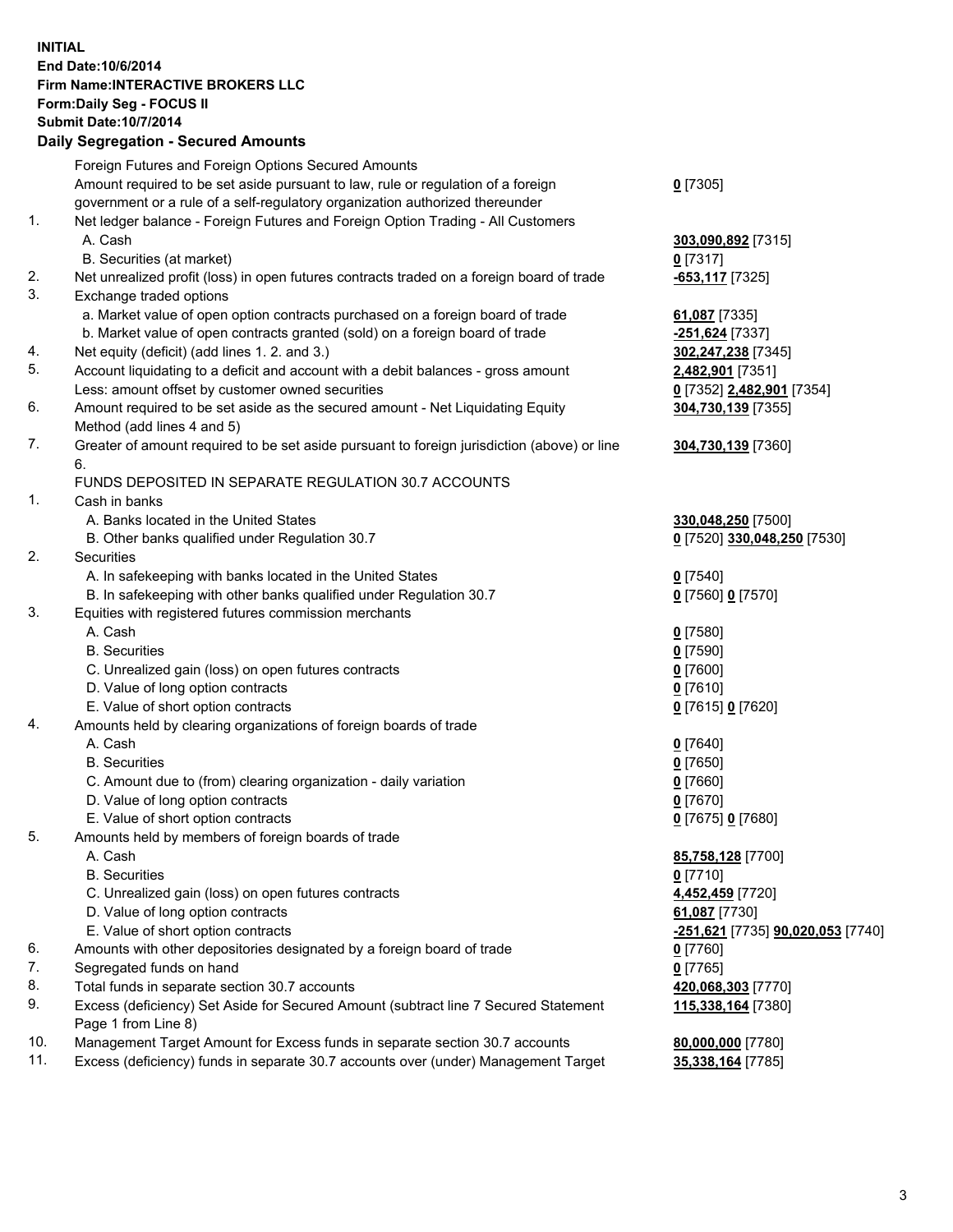**INITIAL End Date:10/6/2014 Firm Name:INTERACTIVE BROKERS LLC Form:Daily Seg - FOCUS II Submit Date:10/7/2014 Daily Segregation - Segregation Statement** SEGREGATION REQUIREMENTS(Section 4d(2) of the CEAct) 1. Net ledger balance A. Cash **2,369,656,267** [7010] B. Securities (at market) **0** [7020] 2. Net unrealized profit (loss) in open futures contracts traded on a contract market **30,396,244** [7030] 3. Exchange traded options A. Add market value of open option contracts purchased on a contract market **93,281,583** [7032] B. Deduct market value of open option contracts granted (sold) on a contract market **-187,058,542** [7033] 4. Net equity (deficit) (add lines 1, 2 and 3) **2,306,275,552** [7040] 5. Accounts liquidating to a deficit and accounts with debit balances - gross amount **2,827,777** [7045] Less: amount offset by customer securities **0** [7047] **2,827,777** [7050] 6. Amount required to be segregated (add lines 4 and 5) **2,309,103,329** [7060] FUNDS IN SEGREGATED ACCOUNTS 7. Deposited in segregated funds bank accounts A. Cash **429,309,733** [7070] B. Securities representing investments of customers' funds (at market) **1,107,260,314** [7080] C. Securities held for particular customers or option customers in lieu of cash (at market) **0** [7090] 8. Margins on deposit with derivatives clearing organizations of contract markets A. Cash **8,581,215** [7100] B. Securities representing investments of customers' funds (at market) **113,517,322** [7110] C. Securities held for particular customers or option customers in lieu of cash (at market) **0** [7120] 9. Net settlement from (to) derivatives clearing organizations of contract markets **-1,413,261** [7130] 10. Exchange traded options A. Value of open long option contracts **3,222,076** [7132] B. Value of open short option contracts **-9,061,702** [7133] 11. Net equities with other FCMs A. Net liquidating equity **-66,019,552** [7140] B. Securities representing investments of customers' funds (at market) **959,945,662** [7160] C. Securities held for particular customers or option customers in lieu of cash (at market) **0** [7170] 12. Segregated funds on hand **0** [7150] 13. Total amount in segregation (add lines 7 through 12) **2,545,341,807** [7180] 14. Excess (deficiency) funds in segregation (subtract line 6 from line 13) **236,238,478** [7190] 15. Management Target Amount for Excess funds in segregation **155,000,000** [7194]

16. Excess (deficiency) funds in segregation over (under) Management Target Amount Excess

**81,238,478** [7198]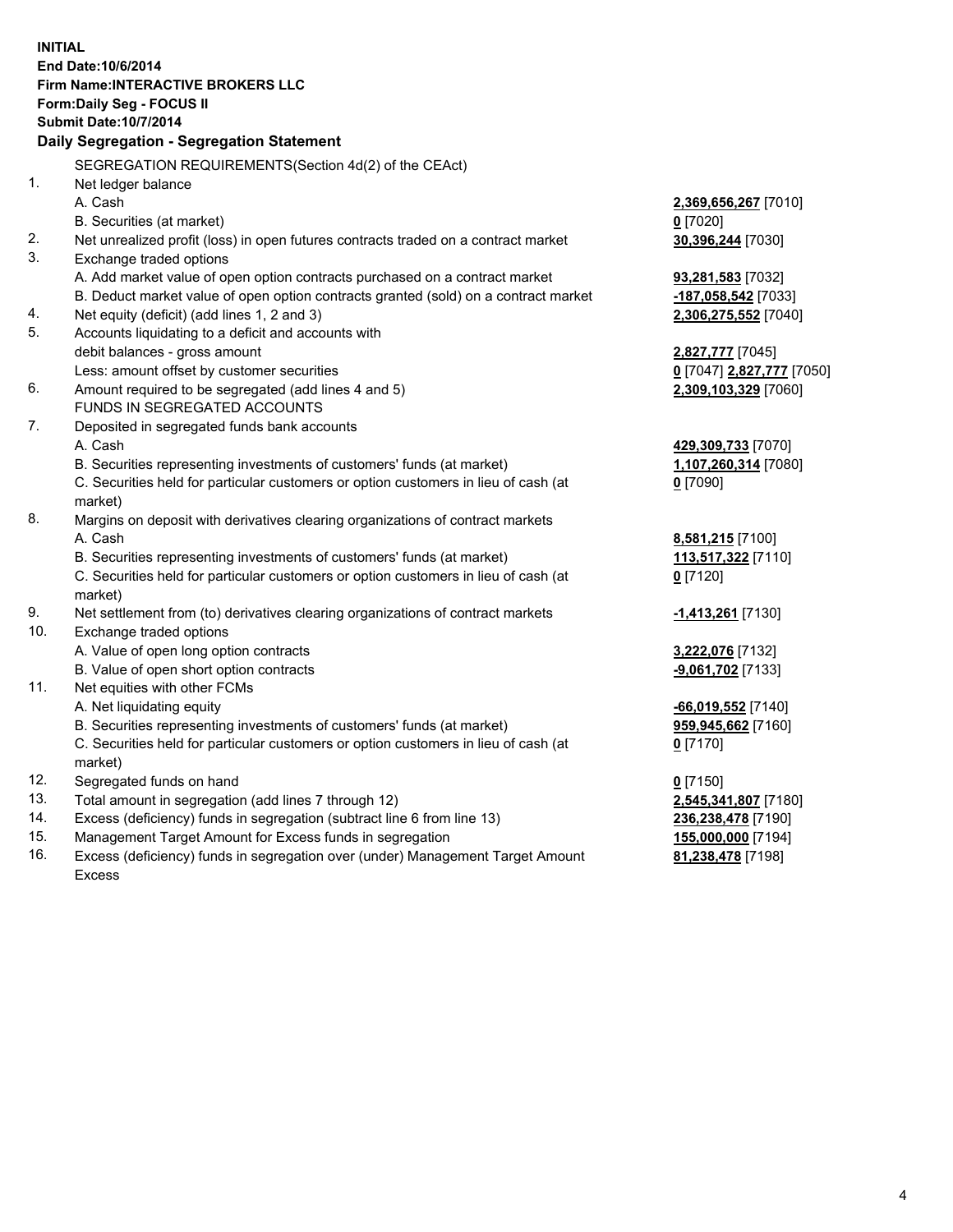## **INITIAL End Date:10/6/2014 Firm Name:INTERACTIVE BROKERS LLC Form:Daily Seg - FOCUS II Submit Date:10/7/2014 Daily Segregation - Supplemental**

| $\blacksquare$           | Total gross margin deficiencies - Segregated Funds Origin                              | 473,982 [9100] |
|--------------------------|----------------------------------------------------------------------------------------|----------------|
| $\blacksquare$           | Total gross margin deficiencies - Secured Funds Origin                                 | $0$ [9101]     |
| $\blacksquare$           | Total gross margin deficiencies - Cleared Swaps Customer Collateral Funds Origin       | $0$ [9102]     |
| $\blacksquare$           | Total gross margin deficiencies - Noncustomer and Proprietary Accounts Origin          | $0$ [9103]     |
| $\blacksquare$           | Total number of accounts contributing to total gross margin deficiencies - Segregated  | 12 [9104]      |
|                          | Funds Origin                                                                           |                |
| $\blacksquare$           | Total number of accounts contributing to total gross margin deficiencies - Secured     | $0$ [9105]     |
|                          | Funds Origin                                                                           |                |
| $\overline{\phantom{a}}$ | Total number of accounts contributing to the total gross margin deficiencies - Cleared | $0$ [9106]     |
|                          | Swaps Customer Collateral Funds Origin                                                 |                |
| -                        | Total number of accounts contributing to the total gross margin deficiencies -         | $0$ [9107]     |
|                          | Noncustomer and Proprietary Accounts Origin                                            |                |
| $\blacksquare$           | Upload a copy of the firm's daily margin report the FCM uses to issue margin calls     |                |
|                          | which corresponds with the reporting date.                                             |                |

10.06.2014 Commodity Margin Deficiency Report.xls